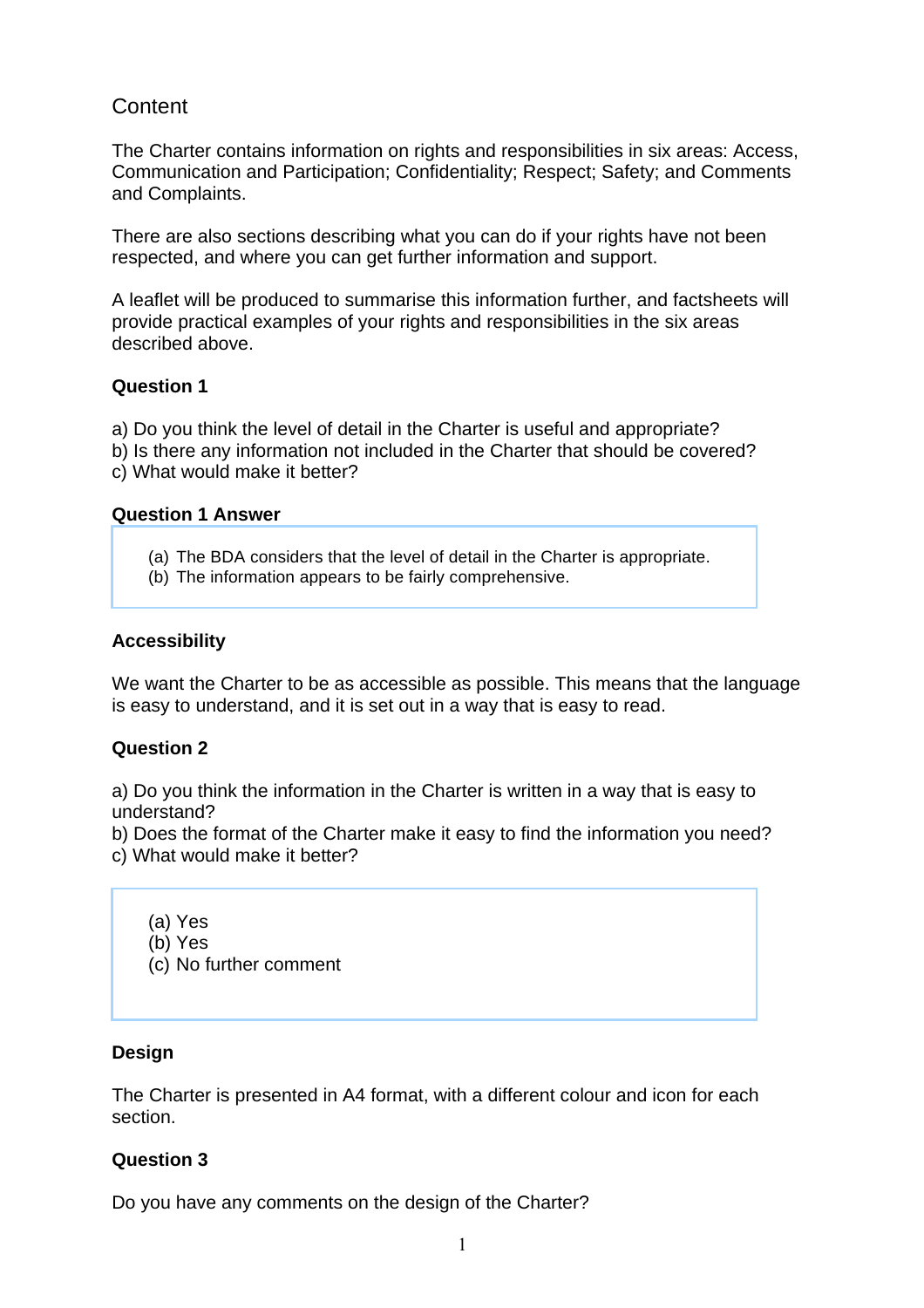# **Question 3 Answer**

Consideration should be given to numbering the paragraphs and individual statements in each section, rather than bullet points. This might allow easier reference to specific points, or for easier revisions in the future.

## **Availability**

The Patient Rights (Scotland) Act 2011 says Health Boards must make copies of the Charter available without charge to patients, staff and members of the public.

The Charter will also be published online, and supporting information such as a summary leaflet and fact sheets will be available.

We are considering what the most appropriate alternative formats for the Charter or the supporting information is. For example, different languages, large print or audio may be produced. We would normally make available alternative formats on request.

## **Question 4:**

a) What do you think is the most appropriate way for people to get a copy of the Charter?

b) Do you agree that we should only make alternative formats available on request?

### **Question 4 Answer**

- (a) The most appropriate way of obtaining the Charter would be in paper form and on-line
- (b) No, we do not believe alternative forms should only be available on request.

## **Rights and Responsibilities**

The Charter outlines responsibilities as well as rights. These are things that people using health services can do to help the NHS in Scotland work effectively and deliver quality care and treatment.

## **Question 5**

a) Do you have any comments on the balance of rights and responsibilities set out in the Charter?

b) What would make it better?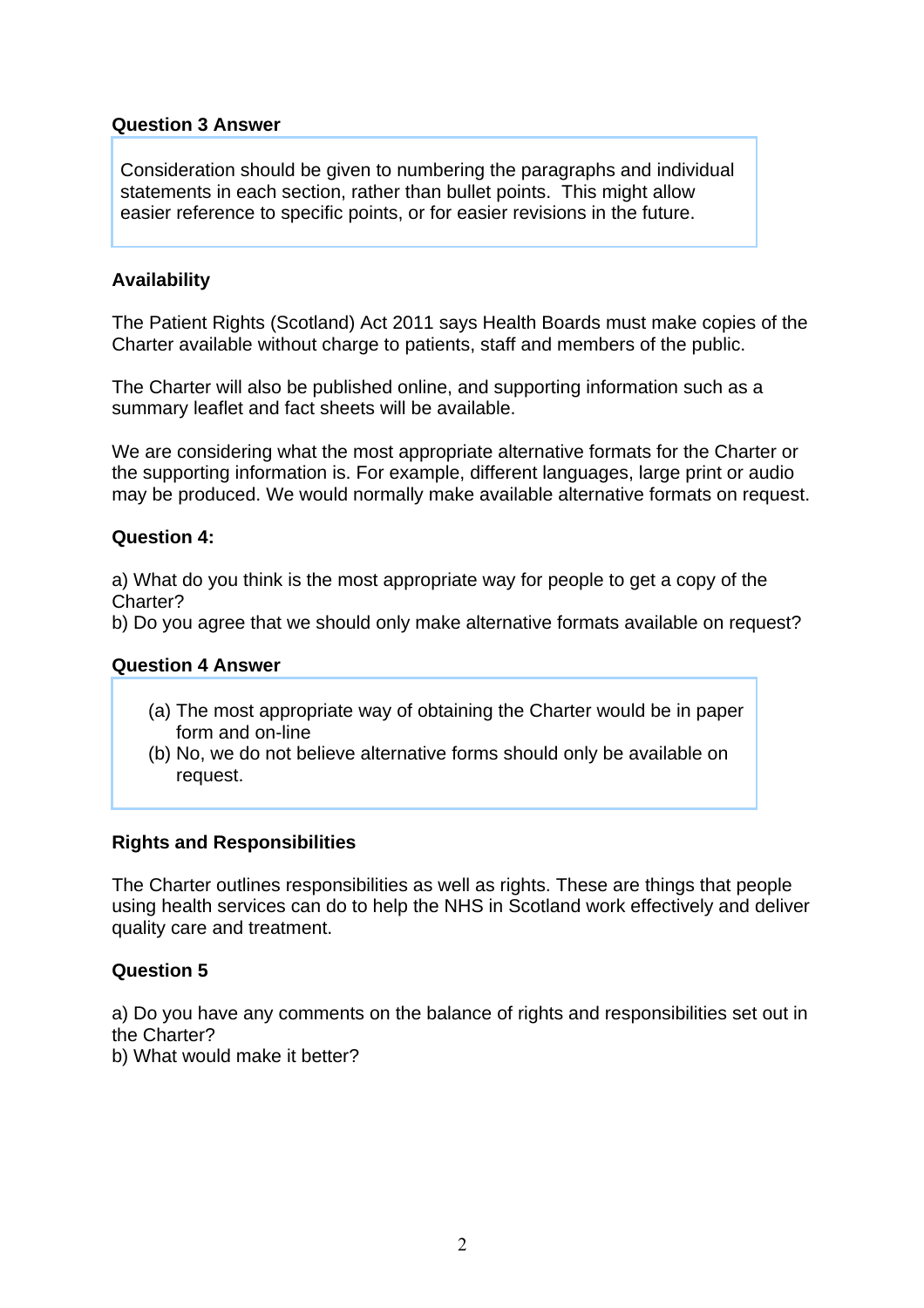- (a) The Charter appears to be well-balanced.
- (b) No further comments.

### **General**

## **Question 6**

Do you have any additional comments to make about the Charter of Patient Rights and Responsibilities?

### **Question 6 Answer**

#### **Introduction – Page 3**

We recommend the very last sentence be expanded to include the word "accountably" so that it reads "Others are what everyone is expected to do to help the NHS work effectively in Scotland, and to help make sure its resources are used responsibly *and accountably."*

### **Access - Page 5**

#### **Payment of dental treatment**

The comment regarding payment for dental services does not appear to take into account the disparity across the primary and secondary care sectors in charging patients for dental treatment. For example, a patient who needs to undergo the removal of impacted wisdom teeth under conscious sedation, and who is referred to the hospital dental service, would not have to pay for dental treatment and so the Right outlined in this section of the Charter would apply. However, the same patient undergoing the same procedure provided in a community setting would have to pay.

#### **Access – Page 6**

The use of the word "may" in the sentence beginning "Arranging treatment in another EEA country...... may need to get approval...". and throughout this section appears to make the Right discretionary. It appears that the Charter makes the Right subject to a GP approval, yet it is the patient's responsibility to make arrangements. This might appear confusing for patients.

Consideration should be given to replacing the word "may" in subsequent sentences under **You have the right to request support to access NHS services in** Scotland with the word "should".

### **Patient Responsibilities - Page 7**

Patients who wish to access dental services should also be responsible for ensuring they register with a general dental practice and health boards will help them if they are unable to register at a preferred practice.